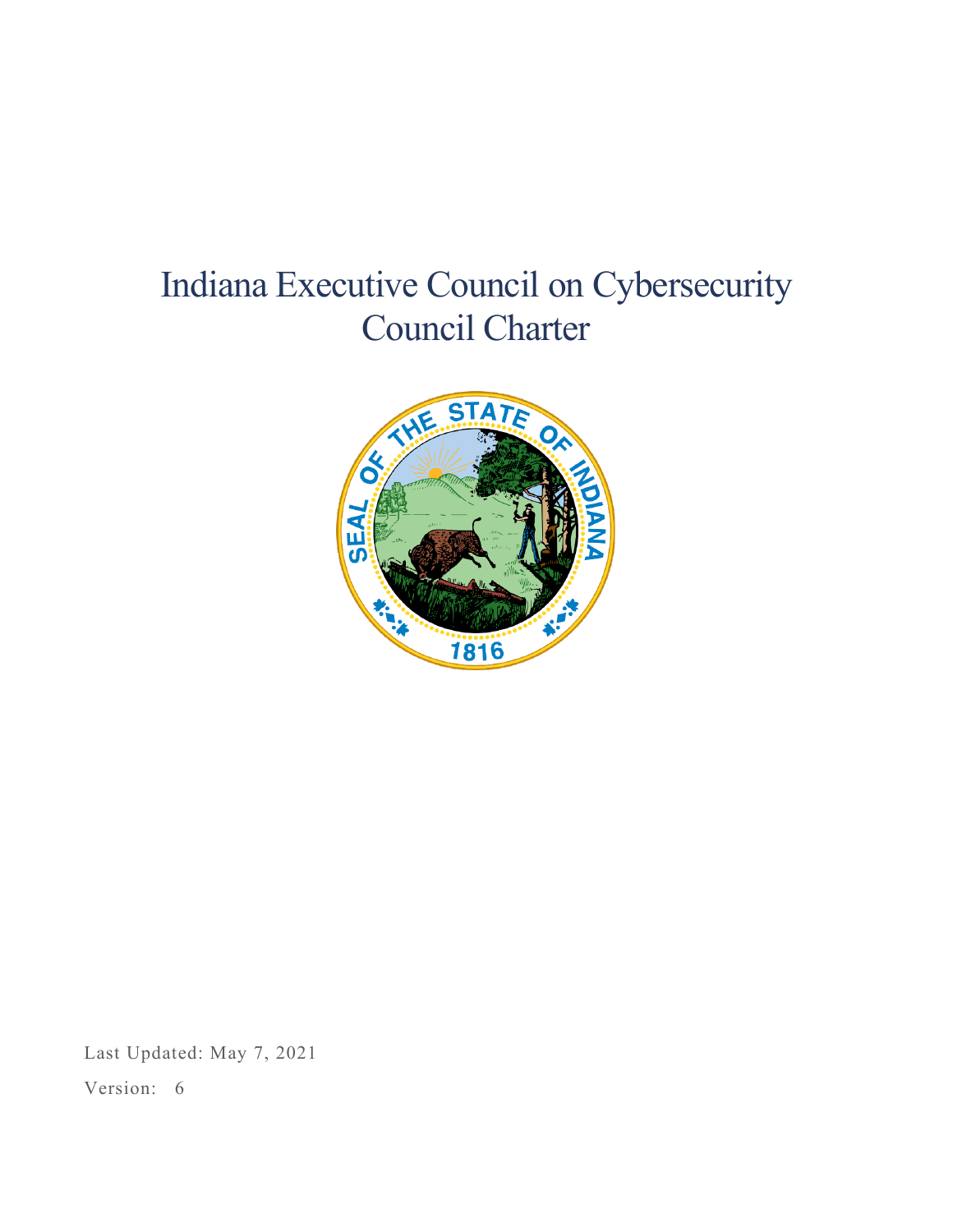# Table of Contents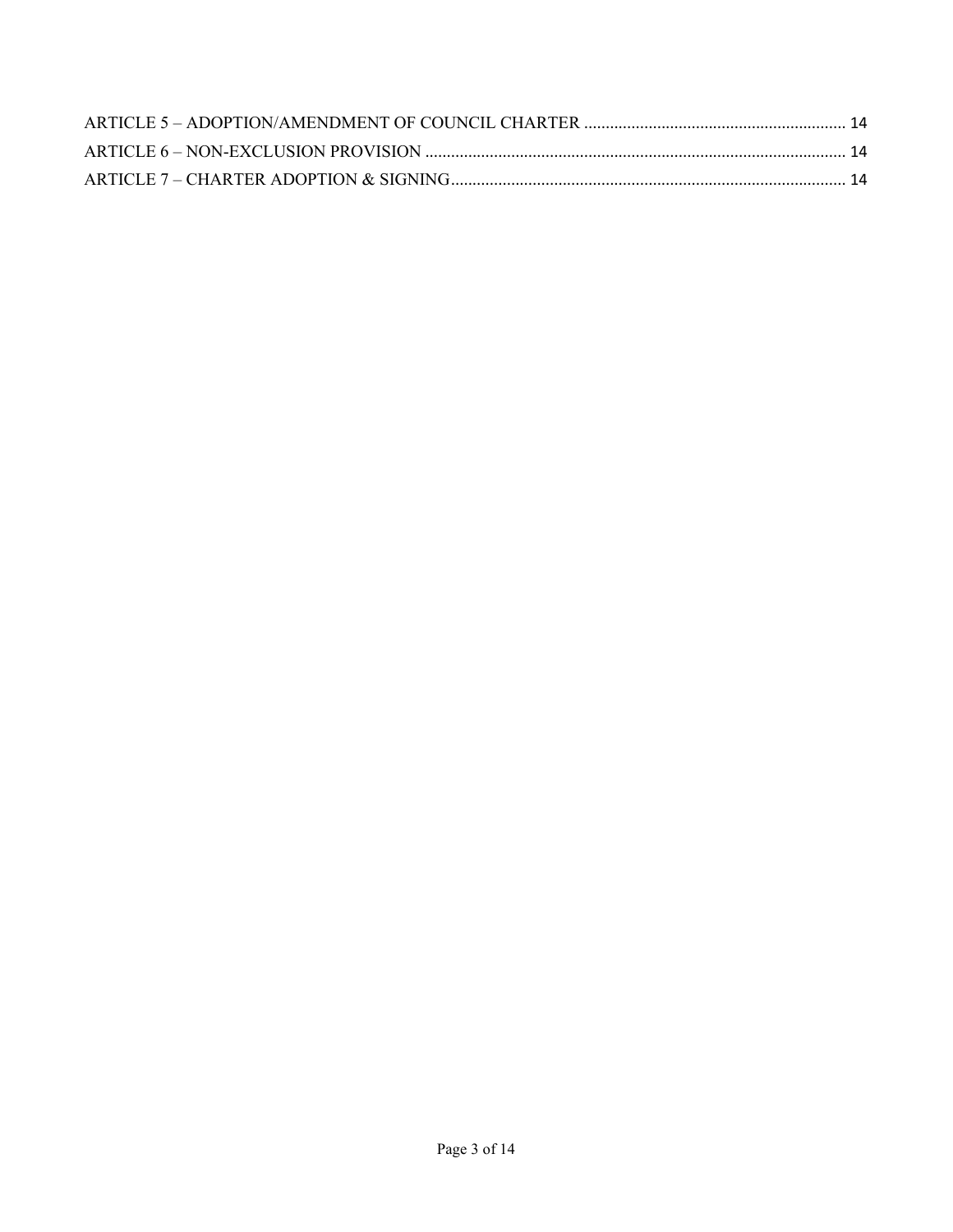# <span id="page-3-0"></span>ARTICLE 1 – BACKGROUND, NAME & PURPOSE

#### <span id="page-3-1"></span>Section I: Background

Critical infrastructure and key resource sectors rely heavily on information technology to manage complex systems including public utilities, healthcare, telecommunications, transportation, financial services, manufacturing, education, research, and public safety. The reality of interconnectivity is that cyber risks manifest at an unprecedented pace and can pose profound effect on citizens, organizations, and industries and threaten the security and economy of Indiana. This is all the more relevant with the recent worldwide cyber-attacks.

Securing Indiana's information technology infrastructure and industrial control systems is beyond the reach of any single entity. To stay on the forefront of the cyber risk landscape, Indiana has recognized the need to take a forward-thinking approach and design initiatives that leverage whole-of-state assets.

To protect the security and economy of Indiana, Governor Holcomb's Indiana Executive Council on Cybersecurity, which is led by the Indiana Department of Homeland Security, Indiana Office of Technology, Indiana State Police, and the Indiana National Guard, was formed involving government, private-sector, military, research, and academic stakeholders to collaboratively move Indiana's cybersecurity to the Next Level.

Signed by Governor Holcomb on Jan. 9, 2017, the Council was continued through Executive Order 17- 11 with the recognition that a cross-sector body of subject-matter experts is required to form an understanding of Indiana's cyber risk profile, identify priorities, establish a strategic framework of Indiana's cybersecurity initiatives, and leverage the body of talent to stay on the forefront of the cyber risk environment, especially as it gains more attention from other states, nationally, and internationally.

#### <span id="page-3-2"></span>Section II: Name and Purpose

- The Governor has established the Indiana Executive Council on Cybersecurity (IECC or Council) to lead a statewide, public-private-sector effort to enhance the cybersecurity posture of the State of Indiana and its critical assets.
- The purpose of the Council is to (1) produce an informed overview of Indiana's cyber risks and opportunities; (2) prioritize those items by criticality; and (3) suggest and/or facilitate the implementation of programs/projects designed to achieve associated objectives.
- The Council will provide consultative direction on projects, initiatives, and programs, ensuring whole-of-state needs are met. The Council will confirm that these programs align with the unique needs and risk profiles of critical sectors throughout the state.
- The Council has been designed to accelerate cyber initiatives and ensure Indiana's cyber stakeholders have the resources and support they need to reach the Next level in cybersecurity.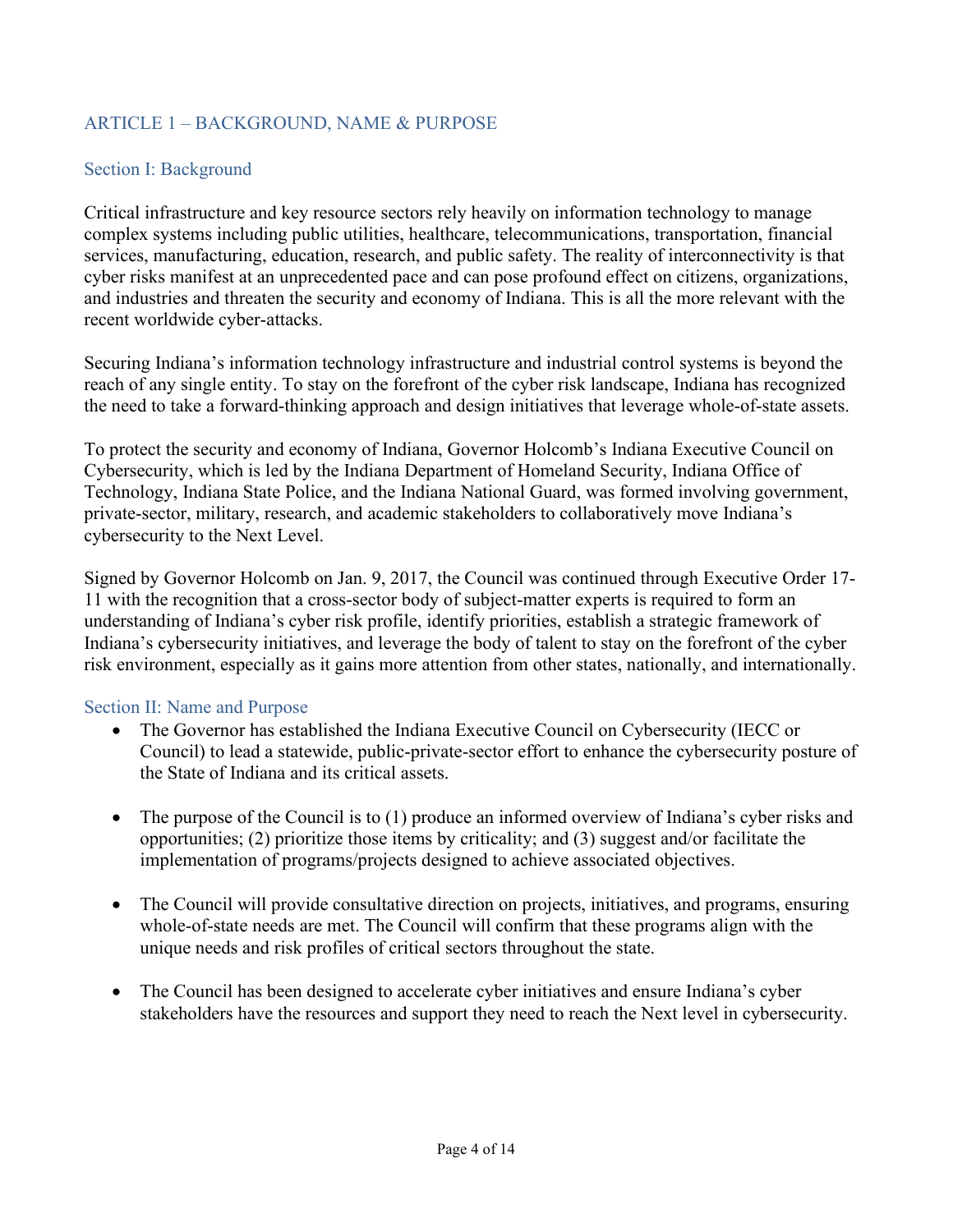- Per the Executive Order:
	- o The Council shall develop, maintain, and execute an implementation plan for accomplishing strategic cybersecurity objectives that are specific, measurable, achievable, and relevant to the overall strategic vision, which shall be completed within an established timeframe.
	- o The Council shall establish and maintain a strategic framework document that defines high-level cybersecurity goals for the State of Indiana. This framework document shall establish a strategic vision for Indiana's cybersecurity initiatives and detail how the state will:
		- Establish an effective governing structure and strategic direction;
		- Formalize strategic cybersecurity partnerships across the public and private sectors;
		- Strengthen best practices to protect information technology infrastructure;
		- Build and maintain robust statewide cyber incident response capabilities;
		- Establish processes, technology, and facilities to improve cybersecurity statewide;
		- **EXECUTE:** Leverage business and economic opportunities related to information, critical infrastructure, and network security; and
		- **Ensure a robust workforce and talent pipeline in fields involving cybersecurity.**
	- o The Council shall receive guidance from the state's Security Council and report to the Homeland Security Advisor within the Office of the Governor.

# <span id="page-4-0"></span>ARTICLE 2 – COUNCIL MEMBERS

#### <span id="page-4-1"></span>Section I: Council

Per the Executive Order, the Council shall be composed of the following Voting Members who shall serve on the Council by virtue of their office or by appointment of the governor:

- A designated representative of the Governor's Office who shall also serve as the State Cybersecurity Coordinator to administer development and implementation of State cybersecurity strategy and policy.
- The Executive Director of the Indiana Department of Homeland Security, or designee.
- The Chief Information Officer of the Indiana Office of Technology, or designee.
- The Adjutant General of the Indiana National Guard, or designee.
- The Superintendent of the Indiana State Police, or designee.
- The Indiana Attorney General, or designee.
- The Chair of the Indiana Utility Regulatory Commission, or designee.
- The Secretary of Commerce of the Indiana Economic Development Corporation, or designee.
- The Commissioner of the Indiana Commission for Higher Education, or designee.
- The Commissioner of the Indiana Department of Revenue, or designee.
- The Chief Information Officer of Indiana University, or designee.
- The Chief Information Officer of Purdue University, or designee.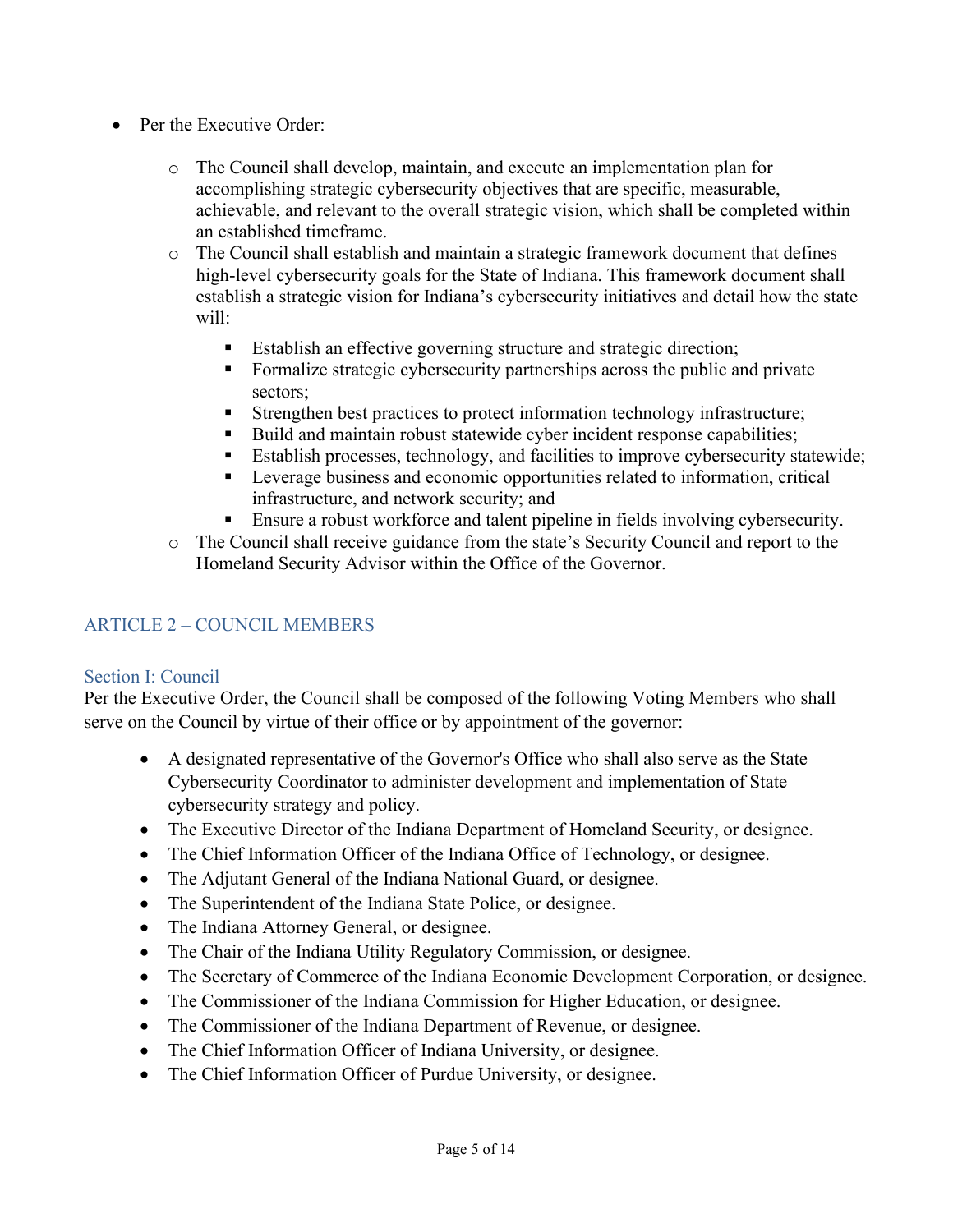- One representative of a public interest organization, such as private advocacy or individual information protection.
- One (1) representative of an association representing the Information Technology Sector.
- One (1) representative of an association representing the Communications Sector.
- One (1) representative from an association representing the Defense Industrial Base Sector.
- One (1) representative from an association representing the Energy Sector.
- One (1) representative from an association representing the Financial Services Sector.
- One  $(1)$  representative from an association representing the Healthcare & Public Health Sector.
- One  $(1)$  representative from an association representing the Water & Wastewater Systems Sector.

The Council will also consist of permanent, non-voting members, as selected by the relevant federal agency:

- A Cybersecurity expert from the Indianapolis field office of the Federal Bureau of Investigation.
- Two (2) cybersecurity experts from the Indianapolis office of the United States Department of Homeland Security, as follows:
	- $\circ$  One (1) from the Indianapolis office of the United States Department of Homeland Security Cybersecurity and Infrastructure Security Agency (CISA)(formerly National Protection and Programs Directorate); and
	- o One (1) from the Indianapolis office of the United States Secret Service.

Additional Voting Members may be appointed at the discretion of the Governor (e.g., Lt. Governor Office, Secretary of State, local government representations, etc.).

# <span id="page-5-1"></span><span id="page-5-0"></span>Section II: Classes of Members

Chairperson of the Council

- The Executive Director of the Indiana Department of Homeland Security (or designee) shall serve as **Chairperson of the Council** (the Chair)**.**
- The Chair will work in conjunction with a **Core Group** consisting of the Chief Information Officer of the Indiana Office of Technology, the Adjutant General of the Indiana National Guard, and the Superintendent of the Indiana State Police to strategically lead the Council.
- The Chair shall supervise and control the business, property, and affairs of the Council, except as otherwise provided by law and will have final approval and signatory authority once a majority of the Core Group has approved projects overseen by the Council.
- The Chair and Core Group shall work closely with the Office of the Governor to report on and validate the processes within the Council and escalate issues as appropriate.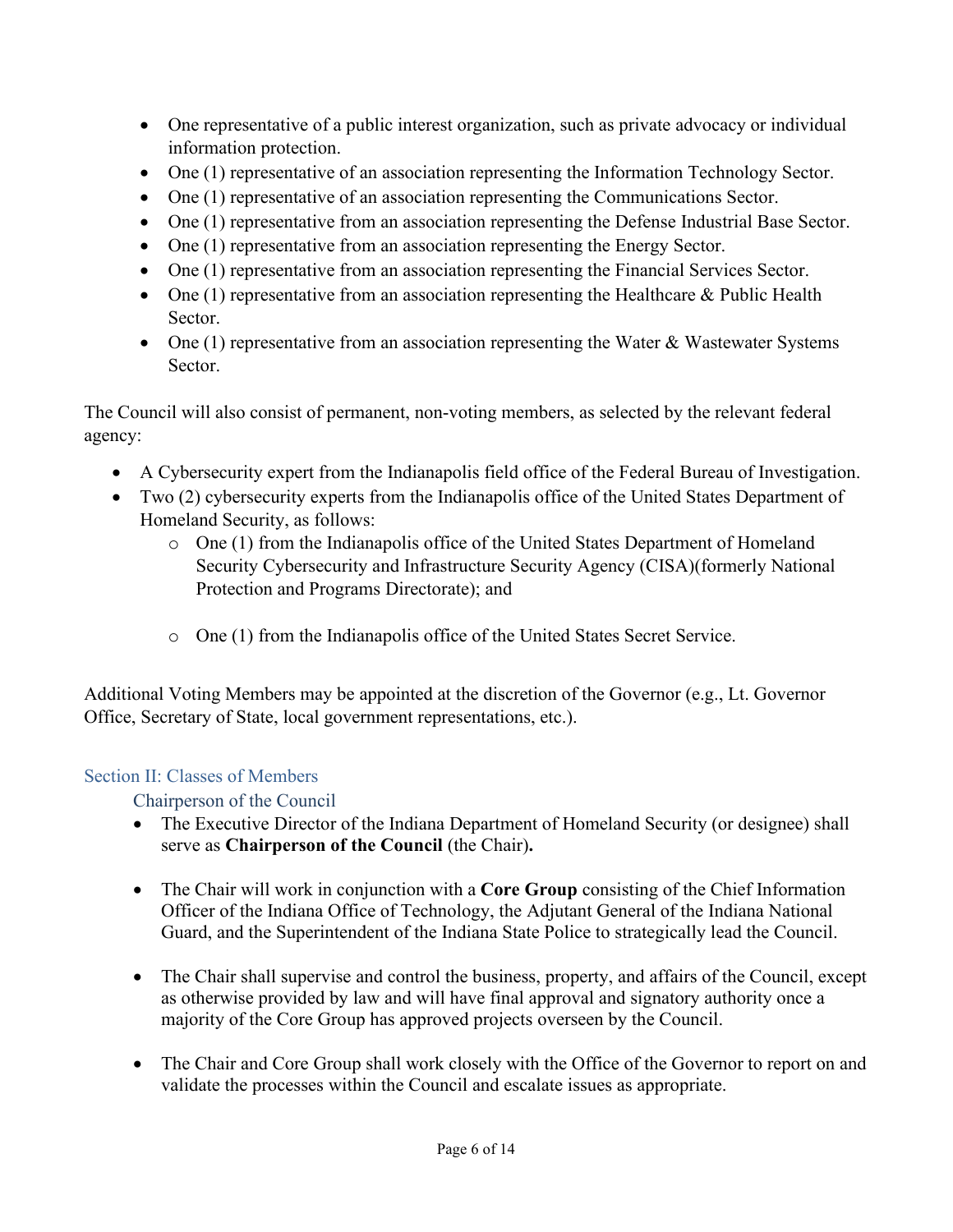• The State of Indiana may appoint a **Cybersecurity Program Director** to provide both strategic oversight, project management, and logistical support. The Cybersecurity Program Director will work closely with the Core Group, Governor's Office, and members to meet the objectives set forth by the Executive Order.

#### <span id="page-6-0"></span>Council Members

- **Voting Members** are appointed to voice and reflect the cybersecurity issues of their sector or area of expertise.
- Voting Members may not promote their organization, company, or agency over any other in the Council.
- **Non-Voting Members** have equal voice in dialogue, project proposals, and management of items brought forth to the Voting Members of the Council.
- Voting and Non-Voting Members may identify two (2) designees who may attend meetings and, if applicable, vote on their behalf.

# <span id="page-6-1"></span>Advisory Members

- **Advisory** Members may also be appointed representing both public and private sector interests. The purpose of the Advisory Members is to support Council strategy and objectives by providing subject-matter expertise and specialized, experienced insight.
- All private and academic sector Advisory Members must submit their resumes to the Cybersecurity Program Director for vetting. Resumes will be submitted through the Core Group and Governor's Office prior to being provided to the Voting and Non-Voting Members of the Council.
- Advisory Members shall be selected and approved by a majority of the Voting Members of the Council.

#### <span id="page-6-2"></span>Contributing Members

- Pending the approval of becoming an Advisory Member, all subject matter experts will be considered **Contributing** Members. For long-term expertise, this is only meant as a temporary classification.
- There may be times when the Council is in need of subject-matter experts from other states or countries who provide specialized, limited guidance. These members will be considered Contributing Members.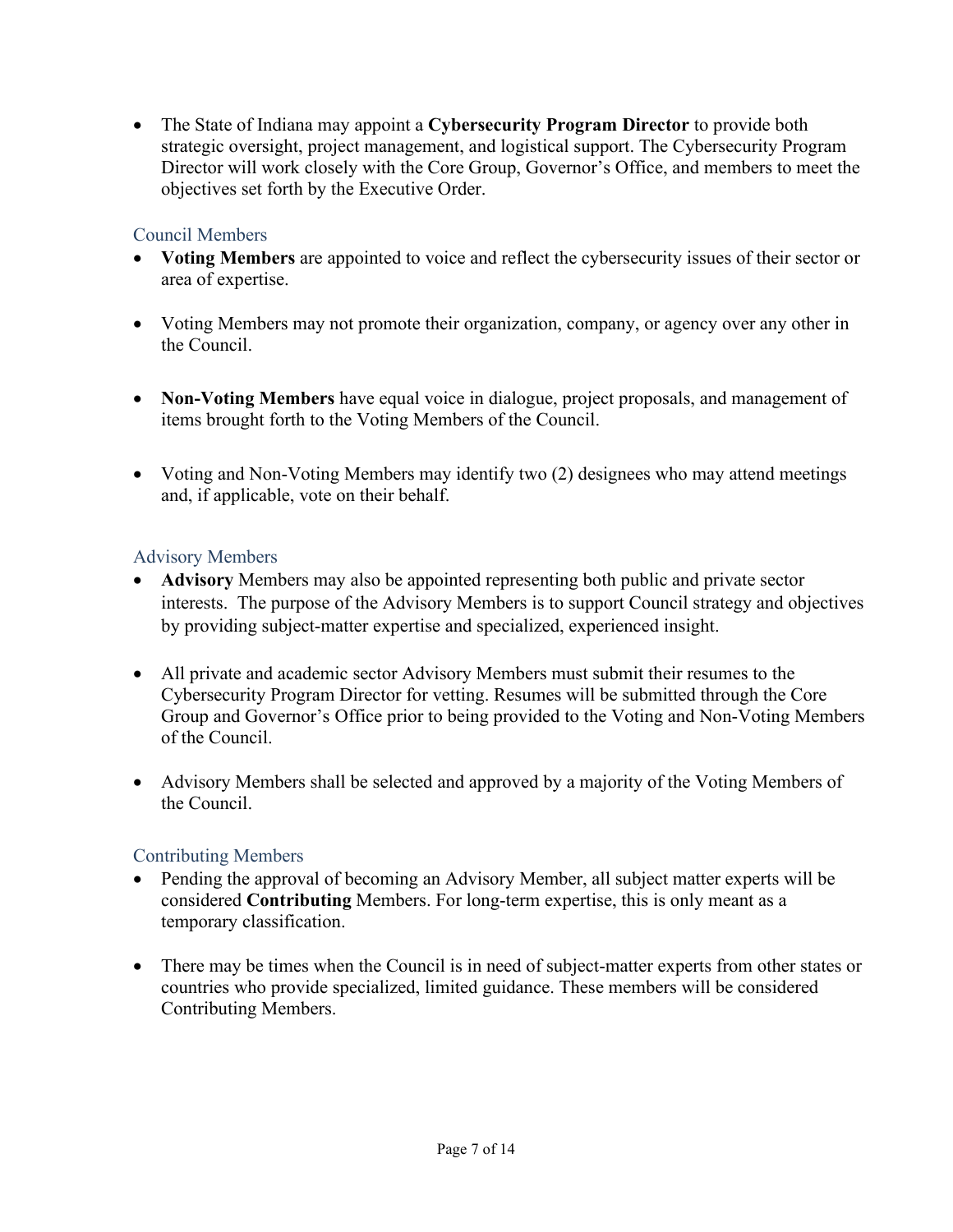#### <span id="page-7-0"></span>Section III: Appointment Terms & Process

- Council Members will be appointed by the Office of the Governor for a term of one (1) year. Any representative may serve consecutive terms.
- Council Members will serve at the pleasure of the Governor of Indiana and may be dismissed at any time.
- Any Voting, Non-Voting, or Advisory Member may be recommended in writing and with reason for removal by majority vote at a regularly scheduled meeting where the item is approved to be placed on the written agenda distributed at least two weeks ahead. The Governor's Office will have final decision-making authority over these recommended removals.
- Critical infrastructure sectors represented on the Council will be based on the most recent assessment of the State's cybersecurity landscape. Sector-specific representation may shift according to changing priorities and risk profiles.
- Council Members are expected to participate in occasional classified security briefings and must maintain the appropriate status to be granted a temporary clearance.
- Voting, Non-Voting, and Advisory Members are required to maintain good membership standing and meet all the member terms and applicable requirements, or he or she may be removed from the Council at any time.

#### <span id="page-7-1"></span>Section IV: Membership Terms and Requirements

- All members are responsible for notifying and seeking approval from their employer to participate on the Council**.**
- All members shall continue to represent their designated organization or sector for the duration of their appointment.
- All state agencies, departments, commissions, bureaus, institutions, and entities shall cooperate to the fullest extent possible with the Executive Order.
- All members (or their proxies if applicable) shall attend at least 75 percent of all scheduled meetings in order to remain in good standing. Members who fail to meet this expectation will be reported to the Chair, Core Group, and Office of the Governor and may be removed from the Council.
- All members who wish to withdraw their membership may do so at any time by submitting a written request to the Chair and Cybersecurity Program Director.
- All members are required to sign and submit a Non-Disclosure Agreement before attending any executive session.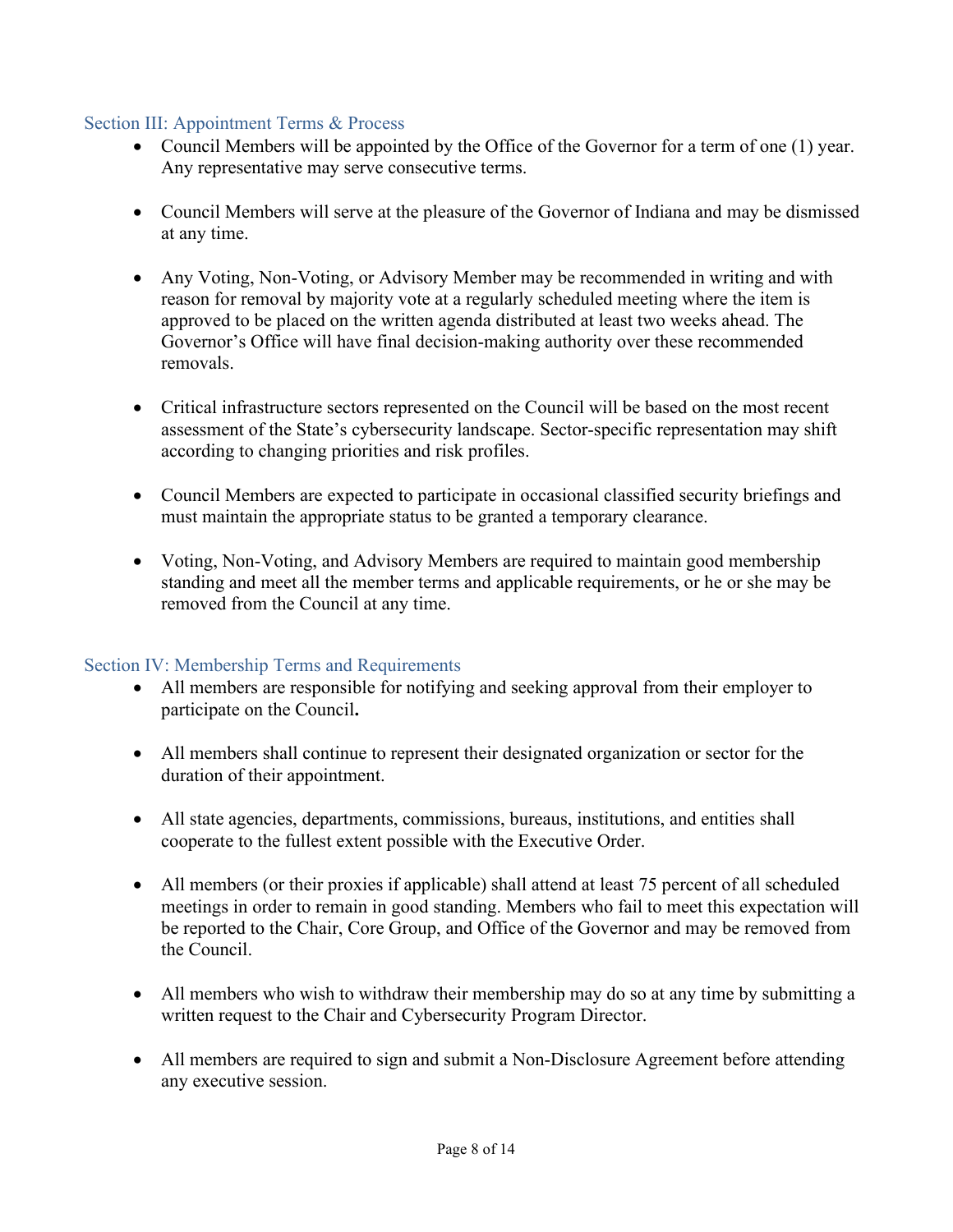- All members are required to complete Inspector General Ethics Training and applicable forms (e.g., disclosures) in a timely fashion and follow the laws set forth in statute.
- All members shall do their best to avoid any look of impropriety regarding their membership and the Council.
- All private sector members are required to be an InfraGard member and must submit timely proof of membership.
- All public and academic members are strongly encouraged to be an InfraGard member. If he or she is a member, membership proof is required to be submitted.
- All members must have access and agree to use the software platform for central repository and project management selected for the Council by the Cybersecurity Program Director.
- All Advisory members must serve in a capacity in at least one of the committees or working groups.
- All members will be required to complete a *Committee and Work Group Form* and submit it to the Cybersecurity Program Director for consideration.
- All members must comply with the charters and guidelines set forth by the Council, committees, and/or working groups in which they are involved.

#### <span id="page-8-0"></span>Section V: Member Expenses

• Participation in the Council is entirely voluntary, and expenses for travel, per diem, etc. will not be remunerated at this time.

#### <span id="page-8-1"></span>ARTICLE 3 – COUNCIL MEETINGS

#### <span id="page-8-2"></span>Section I: Schedule & Process

- The Council Meeting schedule and agendas are collectively set by the Chair, Core Group, Governor's Office, and Cybersecurity Program Director.
- Meetings shall generally be held on a quarterly basis or as needed per the strategic plan deadlines and approvals.
- A special or emergency Council meeting may be called in the case of pertaining events. This may be done at the suggestion of a Council Member(s) or the Chair at a permitting facility.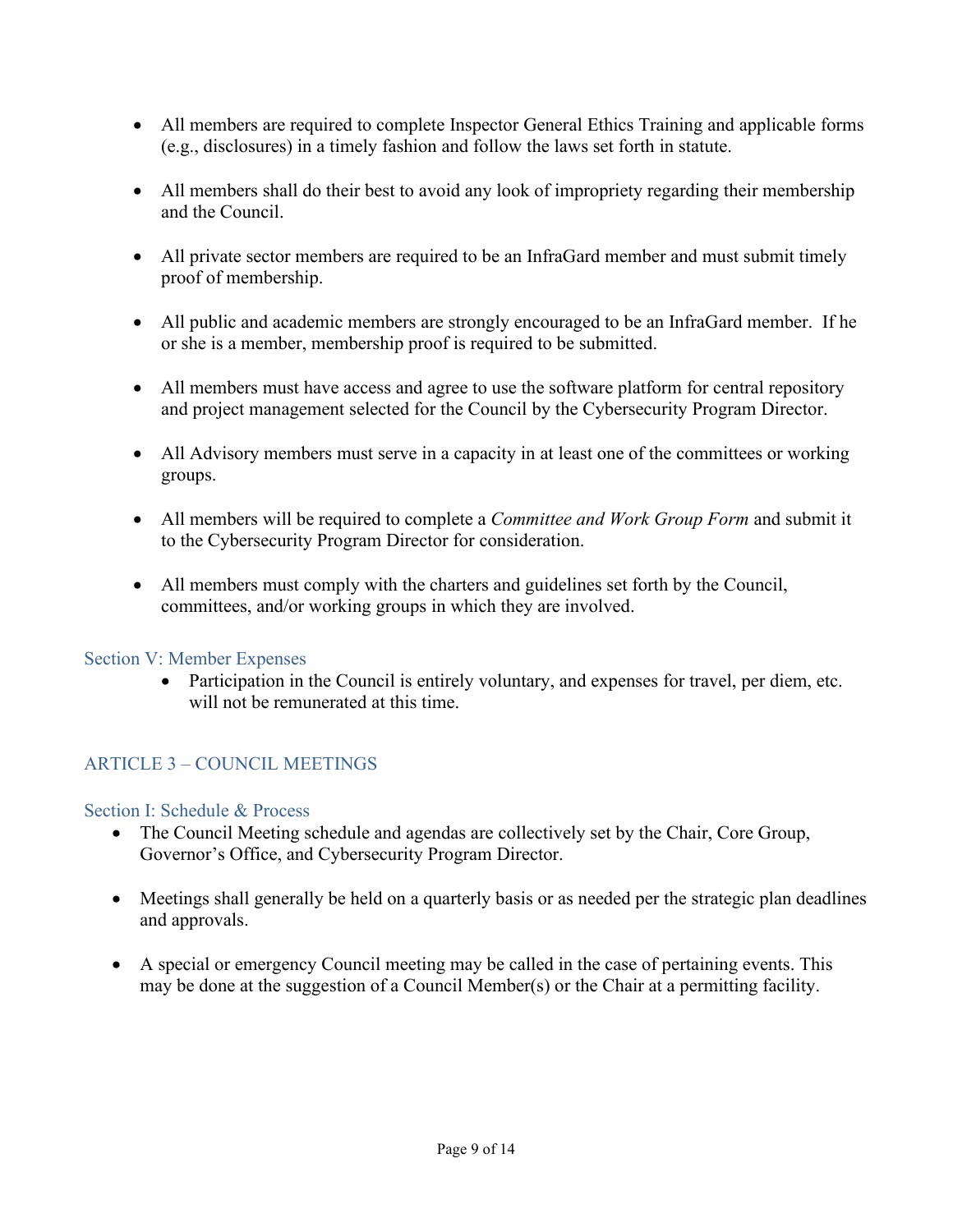#### <span id="page-9-0"></span>Section II: Announcement of Meetings

- The Council shall be subject to the requirements as well as the security and confidentiality exceptions under the Indiana Open Door Law, per the Executive Order.
- Members will be notified at each meeting of the next meeting time, place, and date, and will be notified in writing at least four weeks in advance of such meetings with a verified date, time, and place. All materials subject to vote and a draft agenda will be provided to Voting and Non-Voting Members at least two weeks prior to the scheduled meeting.
- The public will be notified of Council meetings by notices issued by the Indiana Department of Homeland Security, in the manner prescribed by law.
- Executive sessions exclusive to Council Members may be scheduled at the discretion of the Chair or designee.

#### <span id="page-9-1"></span>Section III: Location of Meetings

- The Council herby adopts a policy so that the Council as well as its committees and working groups may conduct meetings using means of electronic communication per IC 5-14-1.5-3.6.
- Council meetings shall be held primarily in the Indiana Government Center's Conference Center, 302 West Washington Street, Indianapolis, Indiana 46204, or as otherwise determined by the Chair.
- Exceptions may be permitted for off-site meetings at the suggestion of Council Member(s) and at the discretion of the Chair.
- When in-person meetings are being held, attending meetings by conference call or online usage may be prohibited. Council Members who cannot attend may have a proxy attend in their stead.

#### <span id="page-9-2"></span>Section IV: Quorum of Members for Meetings

• A quorum of 85 percent of the Voting and Non-Voting Council Members is required for the conduct of business and consists of the presence of a majority of its members.

#### <span id="page-9-3"></span>Section V: Conduct of Meetings

- Council meetings will be conducted according to Robert's Rules of Order, and Council business according to the provisions of the Indiana Open Door Law, the Indiana Public Records Law, and the Indiana Administrative Orders and Procedures Act.
- A vote may be held to approve Council activities or statewide strategic projects, documents, and requests to the Governor's Office or General Assembly.
- Any matter to be voted on will take the form of a resolution or motion. A simple majority of the Voting Members in attendance at a Council meeting must vote affirmatively, for the adoption of any resolution.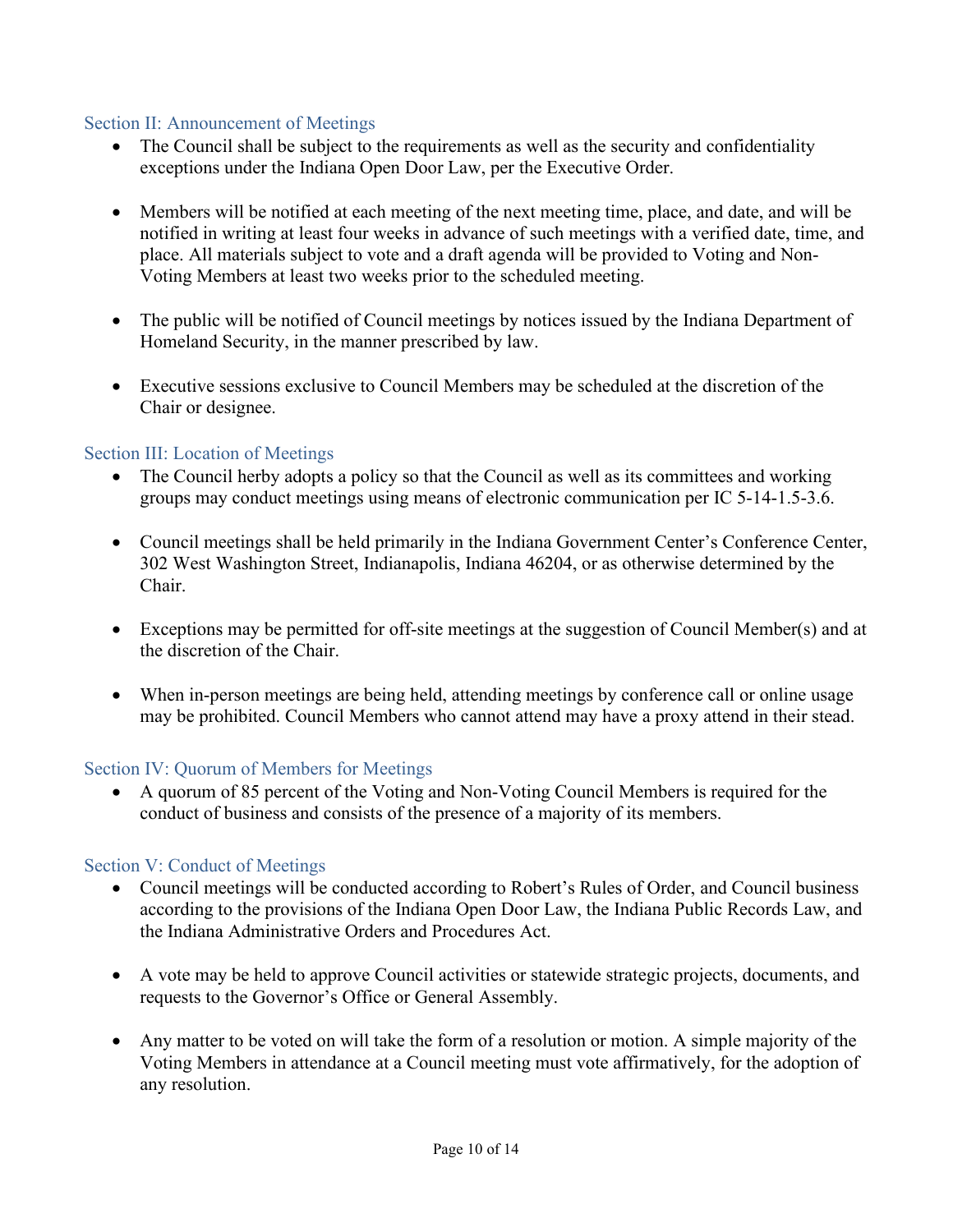- Each Voting Member will have one vote.
- A Council Member may vote for or against a resolution or may abstain from voting.
- All Voting Members of the Council shall have equal voting rights.
- Votes must be cast in person. Council Members who cannot attend may have one of their preapproved designees vote on their behalf.

#### <span id="page-10-0"></span>Section VI: Delegation of Authority

- In the absence of the Chair, Council meetings will be conducted by the Cybersecurity Program Director or Chair's designee.
- The Council Chair may delegate in writing at his or her discretion his or her powers and duties consistent with other provisions of the Charter.
- Each Council Member may provide in writing up to two (2) designees with full voting rights to represent such organizational head in his/her absence from Council meetings.

#### <span id="page-10-1"></span>Section VII: Conflict of Interest

- Whenever a Voting Member has a financial interest in a matter coming before the Council, the person shall a.) fully disclose the nature of the interest and b.) withdraw from a voting process.
- The meeting minutes at which such votes are taken shall record such disclosure, abstention, and rationale for approval.

# ARTICLE 4 – COUNCIL DUTIES

#### <span id="page-10-2"></span>Section I: Cyber Projects and Events

- Council Members representing state departments/agencies are expected to leverage the expertise provided by the Council and submit statewide, cross-sector, or significant cybersecurity projects and/or events to the Council for review and input, except in instances in which doing so would be in violation of law or policy, or in which doing so could jeopardize the event or project.
- Council Members representing the private and academic sector are strongly encouraged to leverage the expertise provided by the Council and request the participation or feedback of all Council Members on statewide or cross-sector cybersecurity projects and/or events.
- In an effort to cross-promote cyber events in Indiana, members are encouraged to submit cyber events to the Cybersecurity Program Director to list on [www.in.gov/cybersecurity](http://www.in.gov/cybersecurity) at least six weeks prior to the event. Once a month, a notification will be sent to subscribers and all Council members.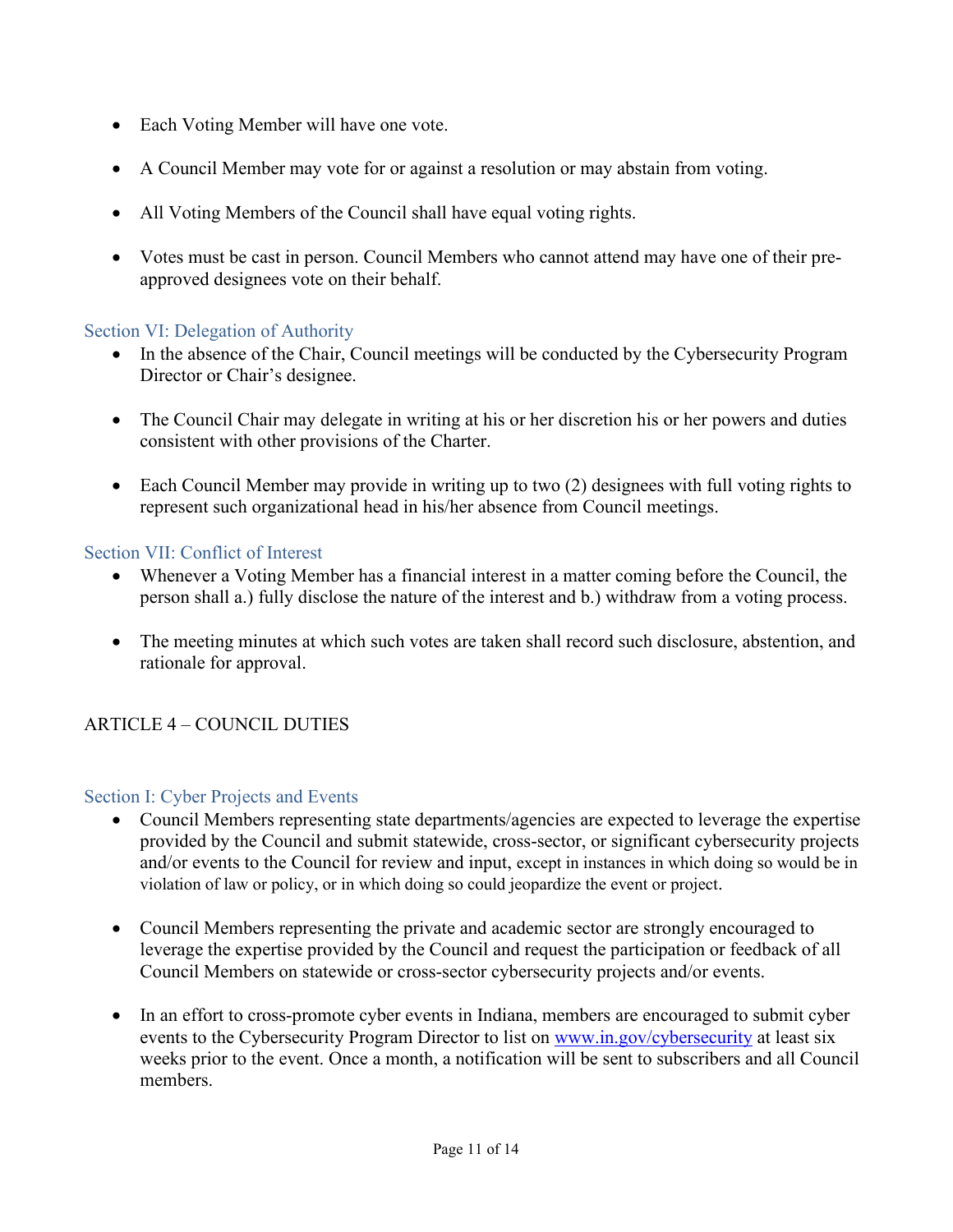- Agency heads or project managers may submit their project proposals to the Cybersecurity Program Director at least six weeks before the requested meeting date.
- Council Members may suggest changes to project content submitted to the Council based on their subject-matter expertise; suggestions will be non-binding unless the matter requested to be escalated to a vote by the responsible agency head or project manager.

# <span id="page-11-0"></span>Section II: Committees and Working Groups

- All members must serve in a capacity in at least one of the committees or working groups:
	- o State and Local Government Committee
	- o Finance Committee
	- o Energy Committee
	- o Water and Wastewater Committee
	- o Communications Committee
	- o Healthcare Committee
	- o Defense Industrial Committee
	- o Elections Committee
	- o Economic Development Committee
	- o Workforce Development Committee
	- o Privacy Working Group
	- o Cyber Awareness and Sharing Working Group
	- o Resiliency and Response Working Group
	- o Legal and Insurance Working Group
	- o Strategic Resource Working Group
- All members must comply with the charters and guidelines set forth by the Council, committees, and/or working groups in which they are involved.
- Membership of each committee and workgroup consist of:
	- o Chairs
	- o Co-Chairs
	- o Full-time Members
	- o As-needed Members
- All members will be required to complete a *Committee and Work Group Form* and submit it to the Cybersecurity Program Director. Choices will be strongly considered, but not guaranteed. No one person can participate in more than three committees or working groups, unless approved by the Chair. This is to ensure that all committees and working groups are as cross-functional and diverse in its expertise as possible.
- All Committee and Working Groups will provide the Cybersecurity Program Director an update quarterly, per the details of the committee's charter or working group guidelines.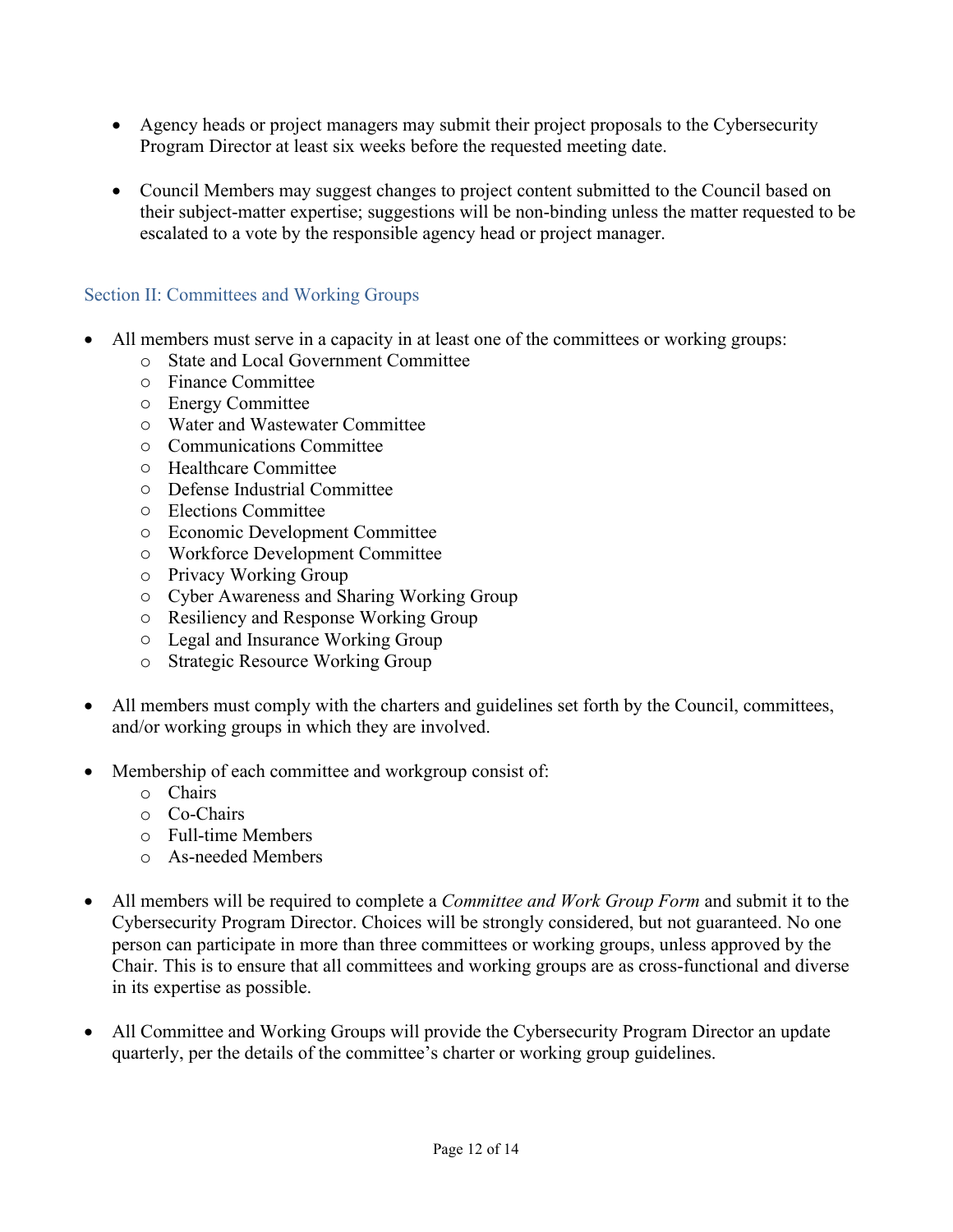#### <span id="page-12-0"></span>Section III: Deadlines

All members of the Council shall meet all established deadlines of items for review, deliverables, and strategy. If a deadline will not be met, member is responsible for notifying the Cybersecurity Program Director with the reason why the deadline will be missed and the expected completion date.

#### <span id="page-12-1"></span>Section IV: Document Submissions

#### <span id="page-12-2"></span>Sharing and Editing of Documents

• For the purposes of the electronic file sharing and a central repository, all members will be required to sign up and use Microsoft Teams. Once signed up, each member will be invited by the Cybersecurity Program Director to join his or her relative folders.

#### <span id="page-12-3"></span>Repository of Documents

• The Indiana Department of Homeland Security (IDHS), 302 West Washington Street, Room E238, Indianapolis, Indiana 46204 will be the repository for all documents submitted to the Council pursuant to the provisions of federal or state law.

#### <span id="page-12-4"></span>Availability of Documents to the Public

• Public records will be available for examination by the public during the hours of 8:30 a.m. and 4:30 p.m., Monday through Friday.

#### <span id="page-12-5"></span>Council Records

• All records of general meetings, including meeting agendas and minutes, will be available for inspection and copying by any person at 302 West Washington Street, Room E238, Indianapolis, Indiana 46204.

#### <span id="page-12-6"></span>Section V: Media Request

• If a member is contacted by the media for an issue related to the IECC, please direct them to the IDHS Office of Public Affairs at [PIO@dhs.in.gov](mailto:PIO@dhs.in.gov) or 317-234-6713.

#### <span id="page-12-7"></span>Section VI: Receipt of Sensitive Information

- The Council may receive sensitive security information from the Indiana Department of Homeland Security, Indiana Office of Technology, or the Indiana Army National Guard. This information shall remain for official use only and Council Members are expected to abide by its handling instructions as appropriate.
- The Council may receive sensitive law enforcement information from the Indiana State Police, the Federal Bureau of Investigation, or other federal, state, or local law enforcement agencies. This information shall not be released to the news media or others without a need to know and must abide by its handling instructions as appropriate.
- Council Members who release such information to external parties without prior approval are subject to immediate dismissal from the Council and any other legal consequences as appropriate.